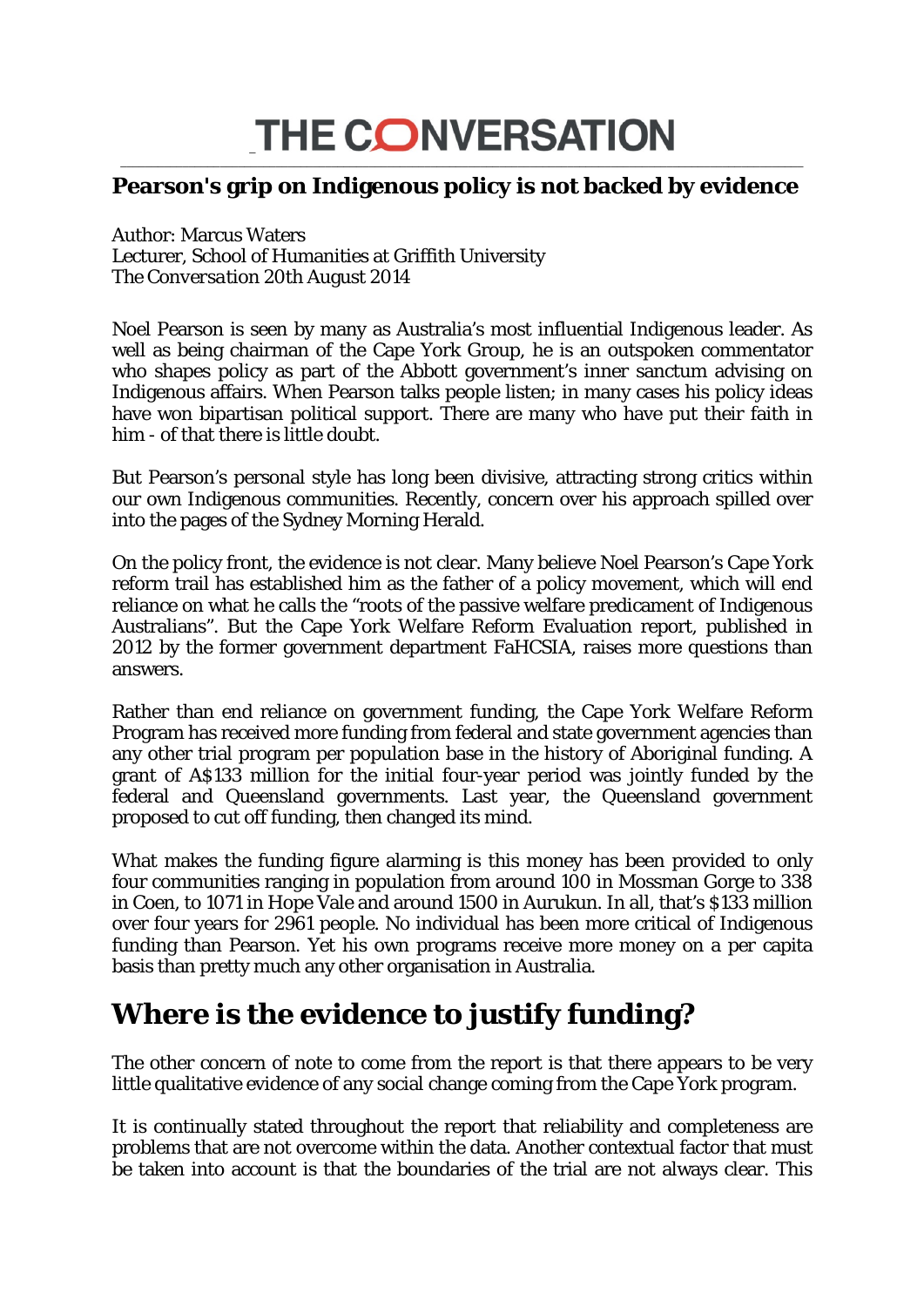makes it difficult to disaggregate the specific effects of welfare reform from other policies and programs in these four communities.

The evaluation report also notes a clear absence of benchmarking data, lists gaps within the research and observes that data are rarely available. Most importantly it questions data on the underlying level of child abuse and neglect.

Ascertaining the true level of child abuse and neglect is extremely challenging and these data are not available for Australia as a whole, let alone small, discrete communities. Data collection presents real problems in developing any sense of accountability or change within the communities served by Pearson's welfare reforms.



*Hope Vale is one of four small communities affected by programs that secured \$133 million over four years for fewer than 3000 people. AAP/Dan Peled*

Funding support of this magnitude without a requirement to provide rigorous, quantifiable research data to support the outcomes is a step backwards. It takes us back to the bad old days, a time many in my community refer to as the age of "the loving dictator". It is a term that describes the development of lateral violence and cliques that almost destroyed self-determination within our communities through a management culture that thrived under ATSIC.

Despite this questionable track record, a new teaching model backed by Pearson was recently awarded a further \$22 million.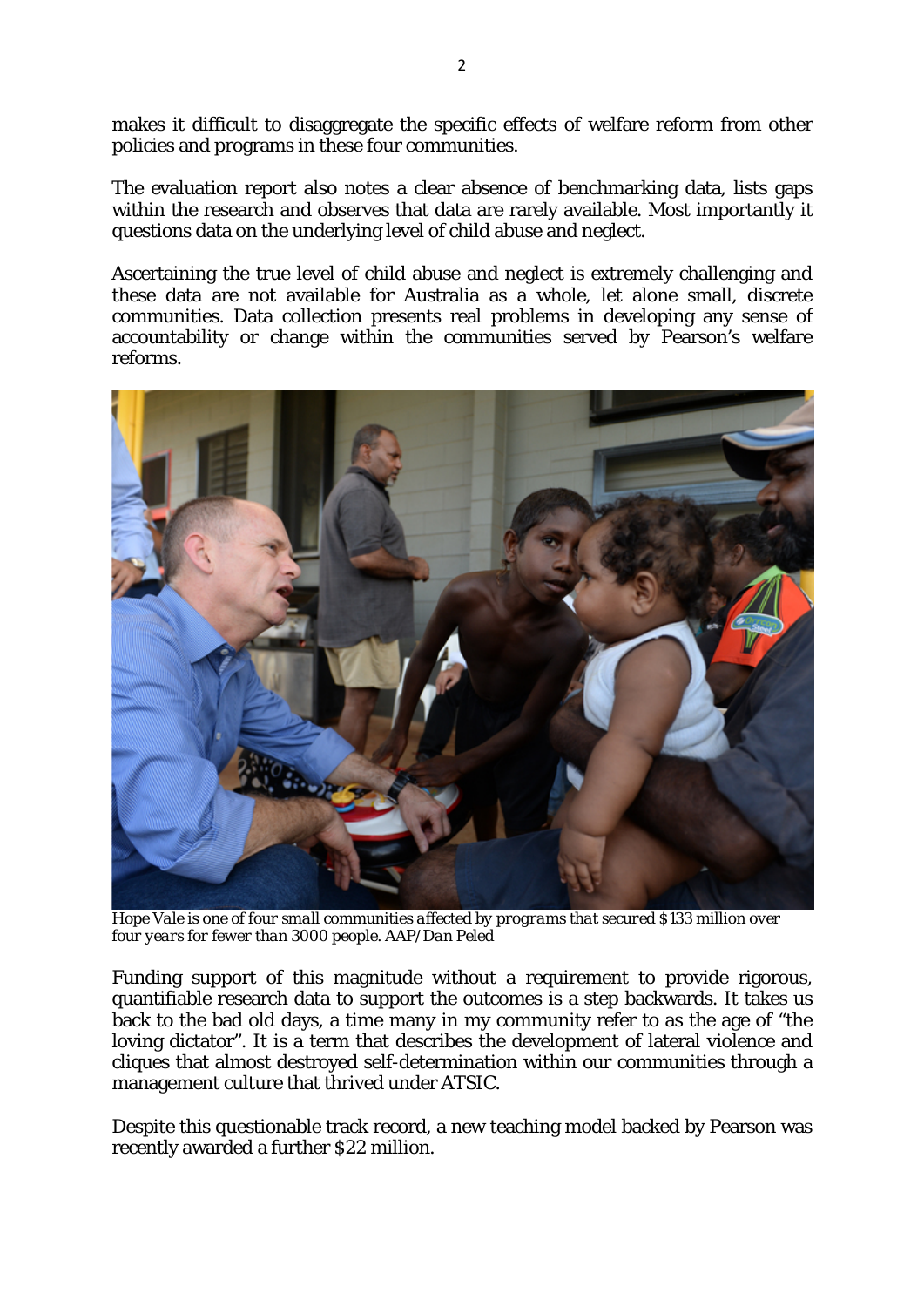Pearson also co-chairs (with Department of Prime Minister and Cabinet associate secretary Liza Carroll) an elite committee established to oversee the way Indigenous funding is spent. Is it not a concern that somebody who has so many programs funded by government is also the co-chair on the very committee that decides where this funding is to be spent?

## **A man used to getting his way**

Recently, indigenous affairs minister Nigel Scullion confirmed in The Australian that he and Pearson had a heated argument at the Garma Festival in the Northern Territory.



*Indigenous Affairs Minister Nigel Scullion drew an angry response from Noel Pearson for questioning his funding accountability. AAP/Yothu Yindi Foundation*

Scullion rejects the account published on New Matilda web-site, which alleged Pearson told him to "get the f\*ck out of our campsite". But there is little doubt that the exchange occurred over Scullion suggesting greater transparency and outcomes for the funding Pearson receives.

Pearson has a documented history of bullying behaviour. In 1999 he poured a cup of water on ABC journalist Sharon Malloy over a question he didn't like in an interview.

With all the stories of Aboriginal men threatening women, this is a case where one of the most prominent Aboriginal men in the country abused a female journalist.

The great division Pearson causes within the Indigenous community has been known for some time. As Cape York traditional owner Murrandoo Yanner has said, Pearson: "*has always been a bully, because he's got sycophants around him...talk to any of them for 10 minutes and they worship him; none of them thinks for themselves. That's why he can't stand in the same room as me. He can't do all the bully and bluster because he knows I'll throw him out the window.*"

As Murrandoo Yanner and Tiga Byles both testify, Pearson has never had the same acceptance in his own Aboriginal communities that he has in non-Indigenous